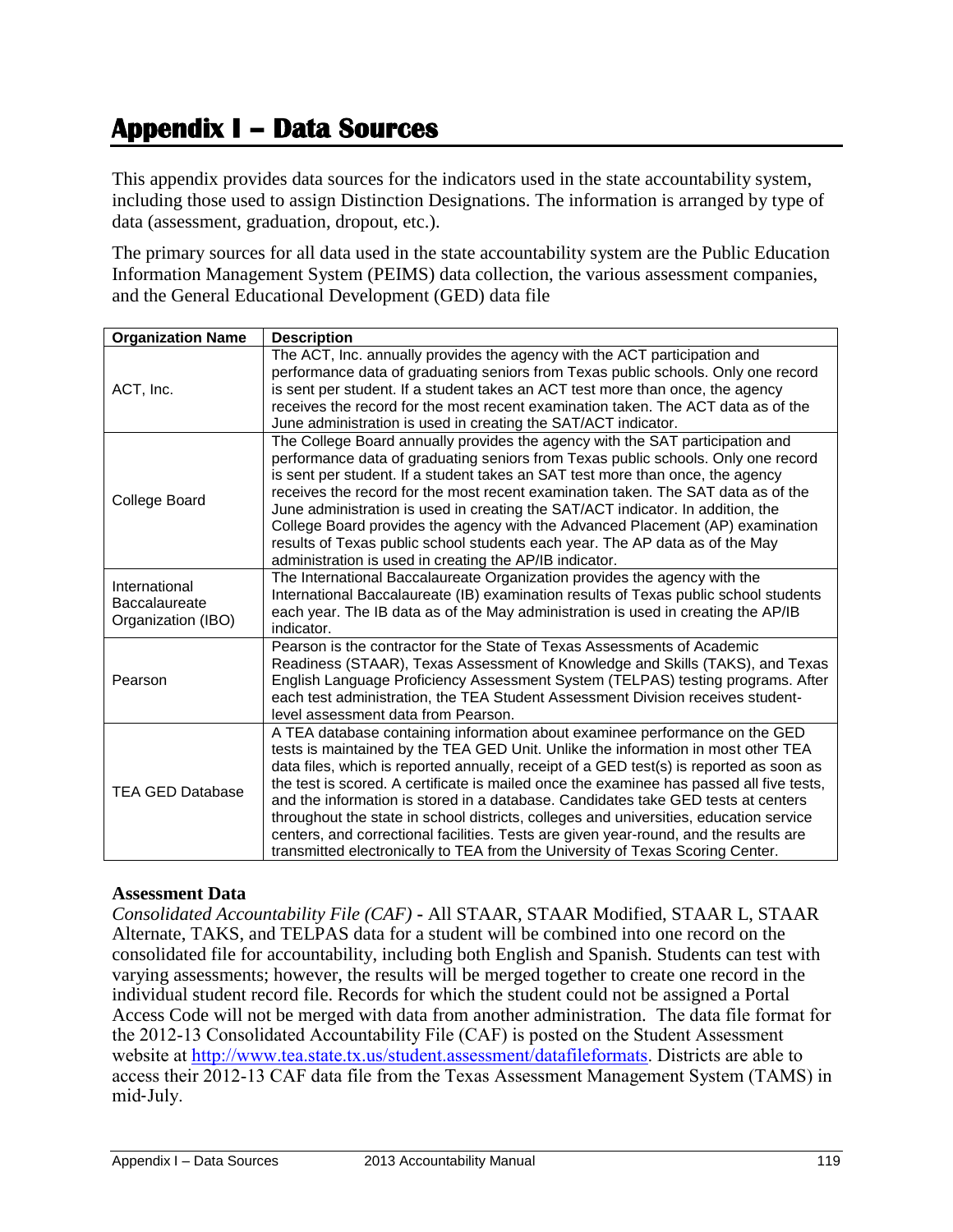# **Graduation Data**

The four-year graduation rate follows a cohort of first-time students in grade 9 through their expected graduation three years later. The five-year graduation rate follows the same cohort of students for one additional year. A cohort is defined as the group of students who begin grade 9 in Texas public schools for the first time in the same school year plus students who, in the next three school years, enter the Texas public school system in the grade level expected for the cohort. Students who transfer out of the Texas public school system over the four or five years for non-graduate reasons are removed from the class.

*Methodology*. The four-year and five-year graduation rate measures the percent of graduates in a class.

Number of Graduates (*from PEIMS 101, 110, and 203 records)* Number of Graduates + Continuers + GED Recipients + Dropouts (*from PEIMS 101, 110, 203, 400, and 500 records and GED)*

*Alternative Education Accountability Graduation and GED Rates -* The four-year graduation and GED rate follows a cohort of first-time students in grade 9 through their expected graduation three years later. The five-year graduation rate follows the same cohort of students for one additional year. The six-year graduation rate continues to follows the same cohort of students for one additional year. A cohort is defined as the group of students who begin grade 9 in Texas public schools for the first time in the same school year plus students who, in the next three school years, enter the Texas public school system in the grade level expected for the cohort. Students who transfer out of the Texas public school system over the four, five, or six years for non-graduate, non-dropout reasons are removed from the class.

*Methodology.* The graduation and GED rate measures the percent of graduates and GED recipients in a cohort.

Number of Graduates + GED Recipients (*from PEIMS 101, 110, and 203 records and GED)* Number of Graduates + Continuers + GED Recipients + Dropouts (*from PEIMS 101, 110, 203, 400, and 500 records and GED)*

#### **Diploma Programs**

*Recommended High School Program(RHSP)/ Distinguished Achievement Program(DAP)* **-** The State Board of Education has by rule defined the graduation requirements for Texas public school students. The rule delineates specific requirements for three levels: minimum requirements, the Recommended High School Program (RHSP), and the Distinguished Achievement Program (DAP).

The race and ethnicity classifications used for RHSP/DAP for 2013 accountability are based on the federal definition. RHSP graduates are students with PEIMS type codes of 19, 22, 25, or 28; DAP graduates are students with type codes of 20, 23, 26, or 29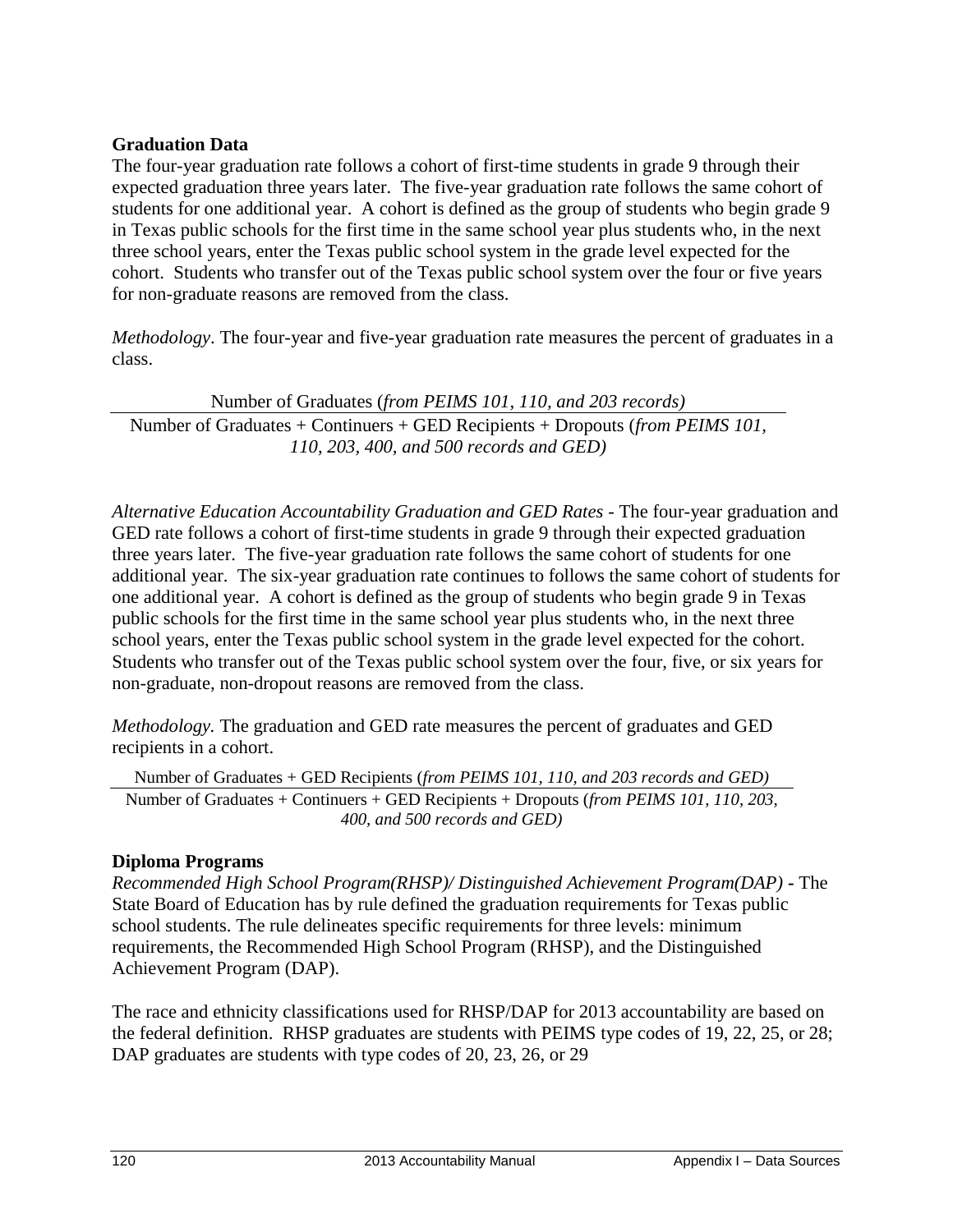# **Dropout Rate**

*Annual Dropout Rates -* The annual dropout rate is calculated by dividing the number of students in grades 9-12 designated as dropout by the number of students enrolled in grades 9-12 at any time during the 2011-12 school year.

*Methodology*. Number of students who dropped out during the school year *(from PEIMS 203)* Number of students enrolled during the school year *(from PEIMS 110, 400, and 500)*

# **2013 Accountability System – School Types**

Campuses are divided into types according to the range of grades offered. The chart below shows the possible combinations of low and high grades for each of the campus types. For example, a campus offering a low grade of K, found along the left edge of the grid, and a high grade of 8, found along the top edge of the grid, is classified as an elementary school, while a school with a low grade of 7 and a high grade of 12 is classified as a high school. For most reports, middle schools and junior high schools are grouped together as one category.

A table showing the distribution of grade spans used in the 2013 accountability system is shown on the following page. Current counts of the number of schools with each low and high grade combination are shown in the cells.